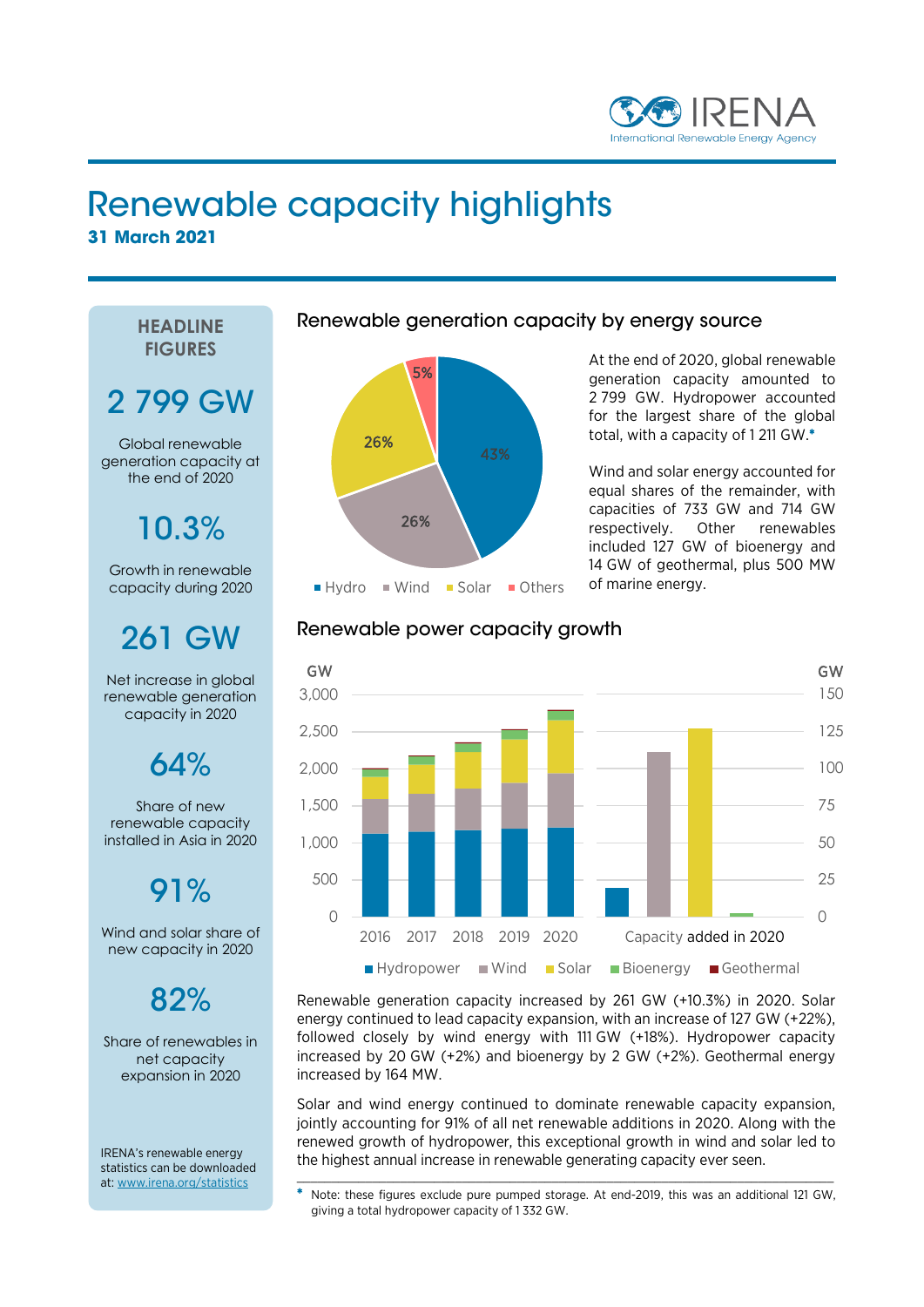Renewable generation capacity by region



*For the complete dataset see: IRENA (2021), Renewable capacity statistics 2021, available at: [www.irena.org/publications.](file://uaeauhsva01-irena/KMTC/IRENA%20Papers/2016%20Capacity%20yearbook/2016%20Version/www.irena.org/publications)*

Asia accounted for 64% of new capacity in 2020, increasing its renewable capacity by 167.6 GW to reach 1.29 TW (46% of the global total). A huge part of this increase occurred in China. Capacity in Europe and North America expanded by 34 GW (+6.0%) and 32 GW (+8.2%) respectively, with a notably large expansion in the USA. Africa continued to expand steadily with an increase of 2.6 GW (+5.0%), slightly more than in 2019. Oceania remained the fastest growing region (+18.4%), although its share of global capacity is small and almost all of this expansion occurred in Australia.

#### Highlights by technology

Hydropower: Growth in hydro recovered in 2020, with the commissioning of several large projects delayed in 2019. China added 12.1 GW of capacity, followed by Turkey with 2.5 GW.



Wind energy: Wind expansion almost doubled in 2020 compared to 2019 (+111 GW compared to +58 GW last year). China added

72.4 GW of new wind capacity, followed by the United States (+14.2 GW). Ten other countries increased their wind capacity by more than 1 GW in 2020.

While offshore wind remains a fairly small part of the sector, it continues to increase in importance each year and reached around 5% of total wind capacity in 2020.



Solar energy: With an increase in new capacity in all major world regions last year, total global solar capacity has now reached about the same level as wind capacity,

Expansion in Asia was 78 GW in 2020 (compared to +55 GW in 2019), with major capacity increases in China (+49.4 GW) and Viet Nam (+11.6 GW). Japan also added over 5 GW and India and Republic of Korea both expanded solar capacity by more than 4 GW.

Outside Asia, the United States added 14.9 GW of solar capacity in 2020, Germany and Australia both added over 4 GW and the Netherlands and Brazil added more than 3 GW.

J

Bioenergy: Net capacity expansion fell by half in 2020 (+2.5 GW compared to +6.4 GW in 2019). Bioenergy capacity in China expanded by over 2 GW, but total net expansion in Asia was less than this due to reduced use of bioenergy in Japan and Republic of Korea. Europe was the only other region with significant expansion in 2020, adding 1.2 GW of bioenergy capacity, a similar amount to 2019.



Geothermal energy: Very little geothermal capacity was added in 2020. Turkey increased capacity by 99 MW and some small expansions also occurred in New Zealand, the United States and Italy.



Off-grid electricity: Off-grid capacity grew by 365 MW in 2020 (+2%) to reach 10.6 GW. Bioenergy capacity fell slightly to 4.6 GW, due to grid connection of some plants. Solar expanded by 250 MW to reach 4.3 GW and hydro remained

almost unchanged at about 1.8 GW.